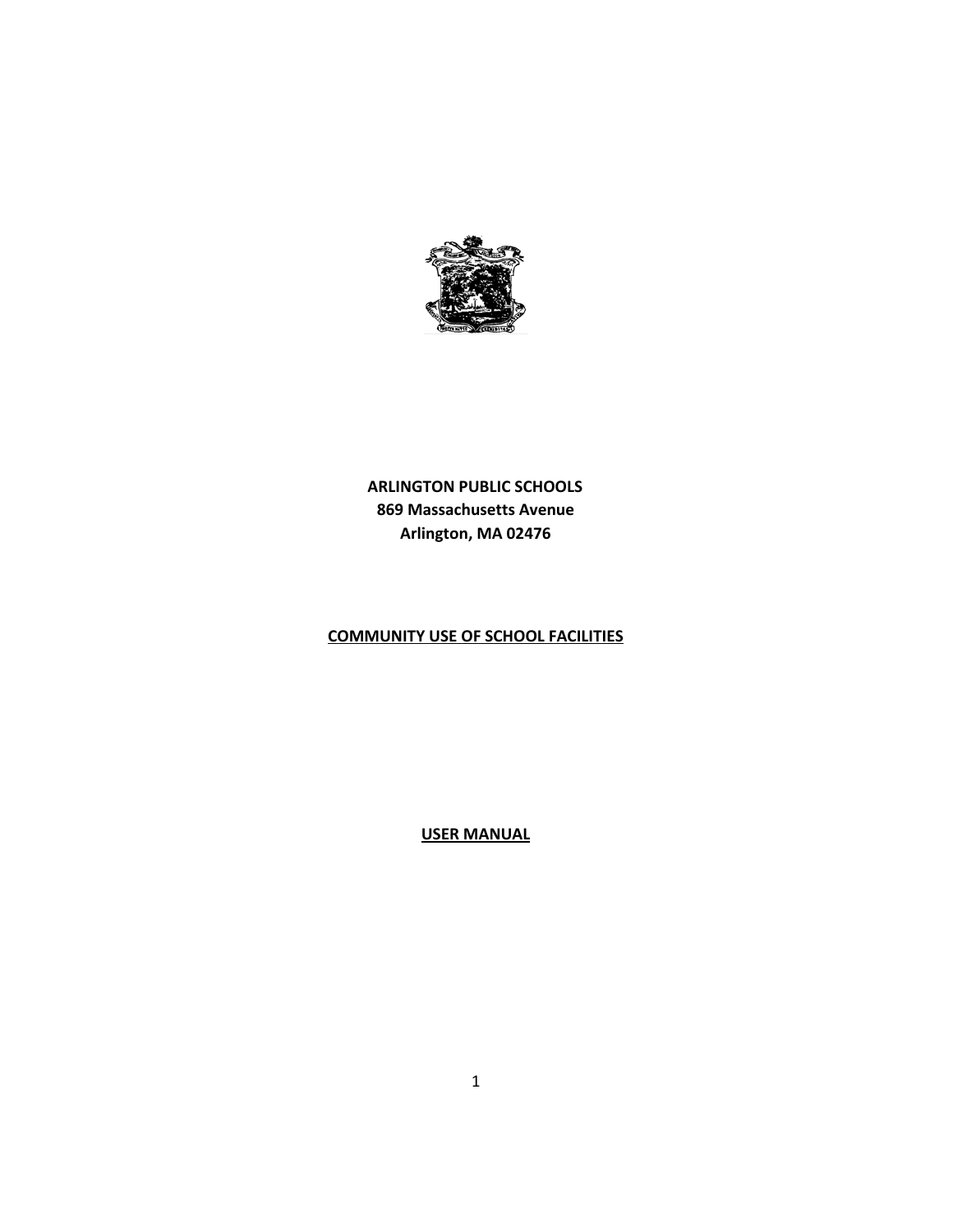# **Table of Contents**

| -10                  |
|----------------------|
|                      |
|                      |
| $12 - 13$            |
| 12                   |
| 12                   |
| 12<br>12<br>12<br>13 |
|                      |
|                      |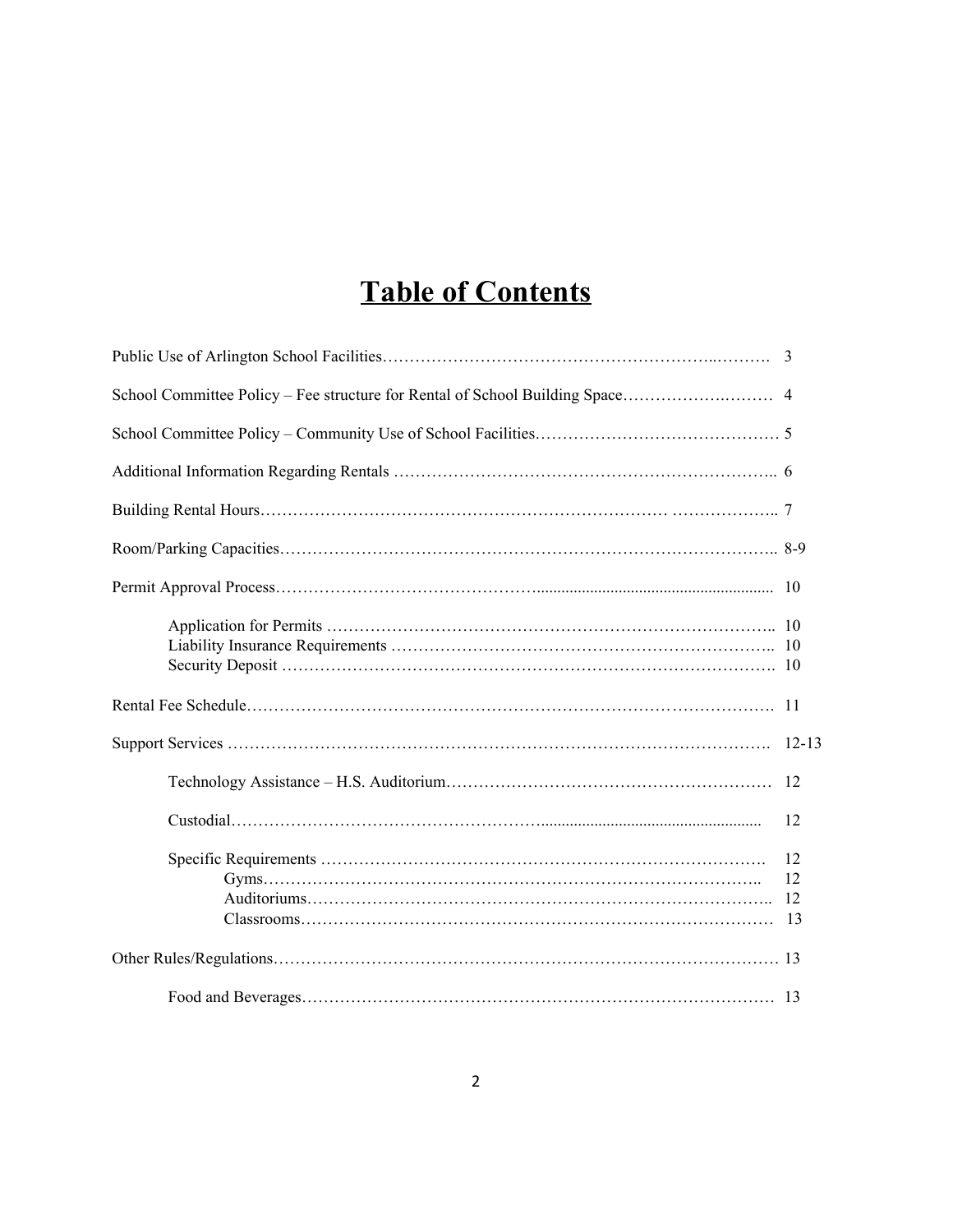## **JUNE, 2015**

## **Public Use of Arlington School Facilities**

Under Chapter 71, Section 71, the School Committee is empowered to set policy, regulations and fees regarding public use of school facilities. Such regulations will allow the use of school premises without interference to its regular school program, "by individuals and associations for such, educational, recreational, social, civic, philanthropic, and like purposes as it deems for the interest of the community." (Entire Section 71 on Massachusetts Legislature Government website – [https://malegislature.gov\)](https://malegislature.gov/)

There are restrictions upon the use of school rentals. The renter/user is solely responsible for the adherence to all applicable Federal/State/Local regulations/mandates:

- a. State/local Department of Public Safety Regulations
- b. State and Local Fire Regulations
- c. State and Local Police Regulations
- d. State/local Board of Health Regulations
- e. State/local and Federal Regulations relating to rental of school facilities
- f. Arlington Public School Committee Policies

## **The use of public school facilities for school-related purposes will take precedence over all outside use.**

Hourly fees may be changed at any time by the Superintendent or his/her designee to reflect actual pay rates for Arlington support personnel as set by the School Committee under collective bargaining agreements. The School Committee retains the right to empower the Superintendent or his/her designee as its agent on matters relating to the day to day implementation of the regulations under this policy and any exemption or separate contracts governed by this policy. The superintendent or his/her designee shall have the final decision in all scheduling, permit issuances, and interpretation of the Policy, unless otherwise directed by the School Committee. School Committee approval shall be required for any exceptions to the fees hereunder.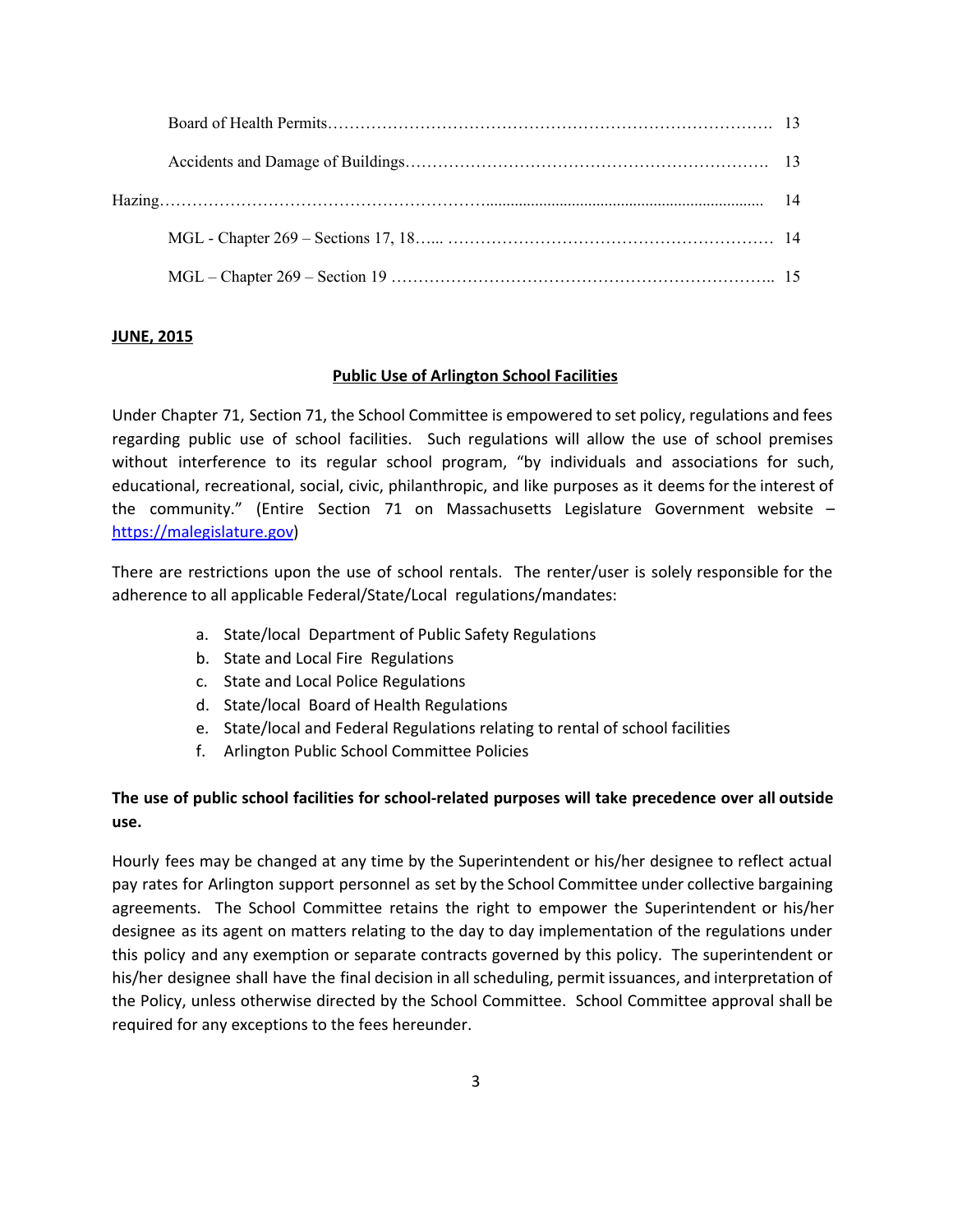The School Committee retains the right to deny the use of school facilities to any group if it deems the use is detrimental to the interest of the community or interferes with the operation of the schools. Regulations and fee schedules pertaining to the use of school facilities shall insure the security of school property and the Town will be absolved from any liability in case of accident by means of a general liability insurance policy.

#### **School Committee File - KF-E**

#### **Fee structure for Rental of School Building Space**

Due to increasing cost and the need to maintain the school buildings, the following classifications apply when determining fees:

**Group 1:** Arlington Public School and Town related business (Examples include but are not necessarily limited to, school run clubs, and activities, School Committee meetings, advisory committee meetings, sports team meetings, community education, PTO meetings.) No usage/energy fee. Custodial fees apply only when no custodian is already scheduled to be on duty, except as otherwise specified by contract.

**\*Group 2:** Non-profit groups, or events, which bear some connection to the mission of the Arlington Public Schools. One-half of the usage/energy fees. Refundable damage deposits required for rooms and equipment used. Custodial fees apply.

**Group 3:** Commercial entities and other groups not affiliated with the Arlington Public Schools. (Examples include, but are not limited to, private dance companies, community college evening course). Full usage/energy fee. Refundable damage deposits required for rooms and equipment used. Custodial fees apply.

**Group 4:** \*Long-term rentals explicitly for the after school care of students. One-quarter of the usage fee. Energy fees apply. Refundable damage deposits required for rooms and equipment used. Custodial fees apply. (\*180 days or more)

All groups must be in compliance with federal and state laws of non-discrimination and all other applicable statutes.

The schedule of refundable damage deposits, the energy charge rates and applications for rental will be reviewed by the Business Office\*\* by March 15 (originally May 15<sup>th</sup>) of each year to be approved by the School Committee.

The Superintendent of Schools shall have sole final discretion over classification decisions. Revised and approved by the Arlington School Committee March 13, 2014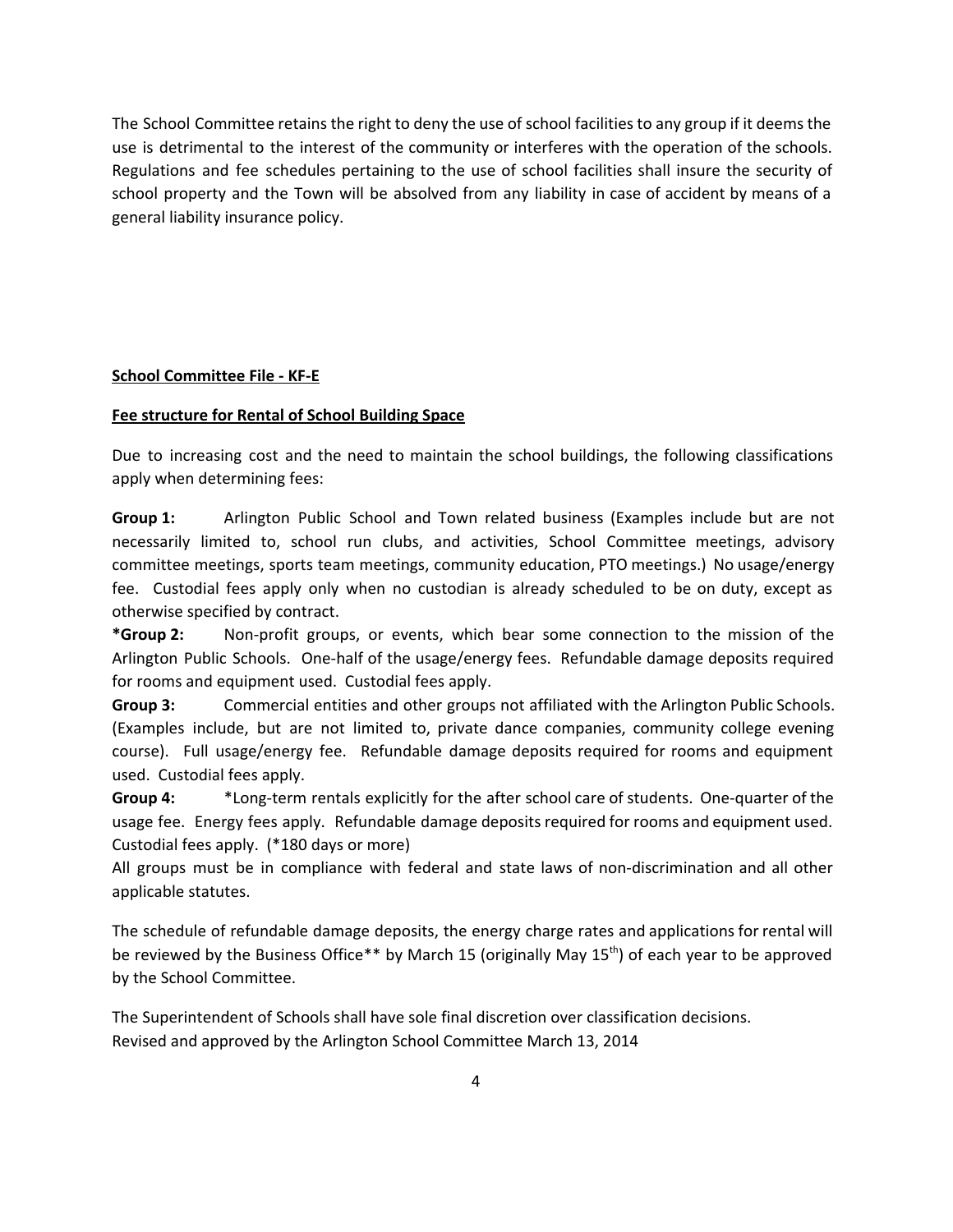The Arlington School Committee reserves the right to make changes/deletions and/or additions to this Policy if deemed appropriate for the Arlington Public Schools.

\*Organized 501c3

.

.

\*\* Chief Financial Officer

## **COMMUNITY USE OF SCHOOL FACILITIES**

**All authorized persons or organizations must comply with the following terms and conditions for use of school buildings in the Town of Arlington.**

**The Arlington Public School District reserves the right to make changes and/or additions to these terms and conditions if deemed appropriate for the safe use of the school buildings.**

## **Arlington School Committee - File: KF**

Permission to use school facilities may be granted by the Superintendent.

Permits shall be issued in writing by the Superintendent; a copy will be given to the custodian. Regardless of whether a building is open for other activities, permits will still be required for use of any part of the building.

The following conditions shall apply to permits for the use of school property, and shall be accepted and acknowledged in writing by each organization receiving a permit:

- 1. The intended use shall be in accord with the license granted for the building by the Massachusetts Department of Public Safety
- 2. The organization using school property shall protect the property from abuse or injury and shall be responsible for any damage occurring in connection with or in consequence of such use.
- 3. Smoking, alcohol and all prohibited substances are prohibited on school property. The organization using a school building shall enforce this rule.
- 4. An organization using school property shall be responsible for the behavior of persons attending or using the building or grounds in connection with the permit, and shall furnish at its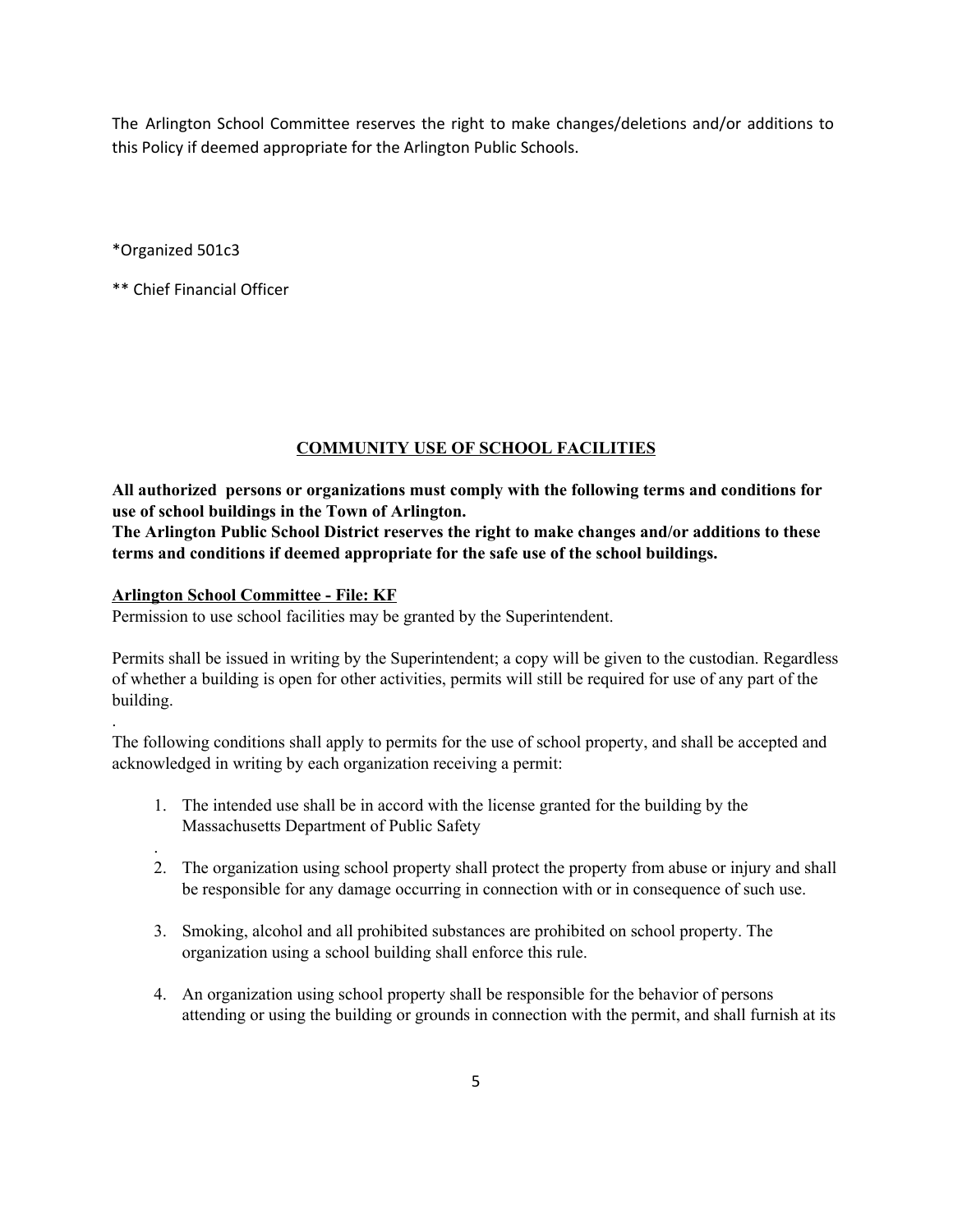own expense such police or fire protection as the Superintendent, School Committee, or supervisor of custodians may direct.

- 5. All scenery and fixtures used in school buildings must conform strictly with fire laws and town ordinances. Any arrangements for scenery, refreshments, etc., must be made so as to cause no damage to school property and to meet the approval of school officials.
- 6. Payment of fees shall be made not later than the time of use. Please refer to Exhibit KF-E for the classifications applied when determining fees.
- 7. Violation or neglect of regulations governing the use of school property or unpaid bills may disqualify the organization for further permission to use school property.

LEGAL REFS.: M.G.L. 71:71 By-laws of the Town of Arlington, Title IV, Article w Exhibit KF-E CONTRACT REF.: AEA, Unit A, and AAA, XIII-A Revised and approved by Arlington School Committee September 22, 2011 **Arlington Public Schools**

#### **Community and Other Use of School Facilities**

#### **Additional Information Regarding Rentals:**

- 1. Approved Permits/Applications are required for **all** events, functions and usage<br>2. The School Department reserves the right to consider all applications, reject and
- The School Department reserves the right to consider all applications, reject and/or make necessary changes in the event of an emergency
- 3. Arlington Public Schools reserves the right to terminate any permit having given twelve (12) hours' notice. Should such termination take place, Arlington Public Schools shall not be held liable for any lost income, losses incurred, or otherwise any damages as a result of the termination.
- 4 The school district has the right of cancellation without liability if the facility is unavailable
- 5. Arlington Public Schools reserves the right to stop any event going past its time as stated on the permit issued
- 6. Buildings will only be opened to authorized representatives of the organization
- 7. No school building shall be rented to minors
- 8. No permit shall be granted which will allow for the selling, dispensing or consuming of alcoholic beverages.
- 9. No permit shall be granted in which the primary purpose of the event is to conduct games of chance \*e.g. Las Vegas Nights or Casino Nights). Renters must be in compliance with Chapter 271, 7a: raffles and bazaars.
- 10. Groups using a facility without an approved application/permit will be charged the maximum amount.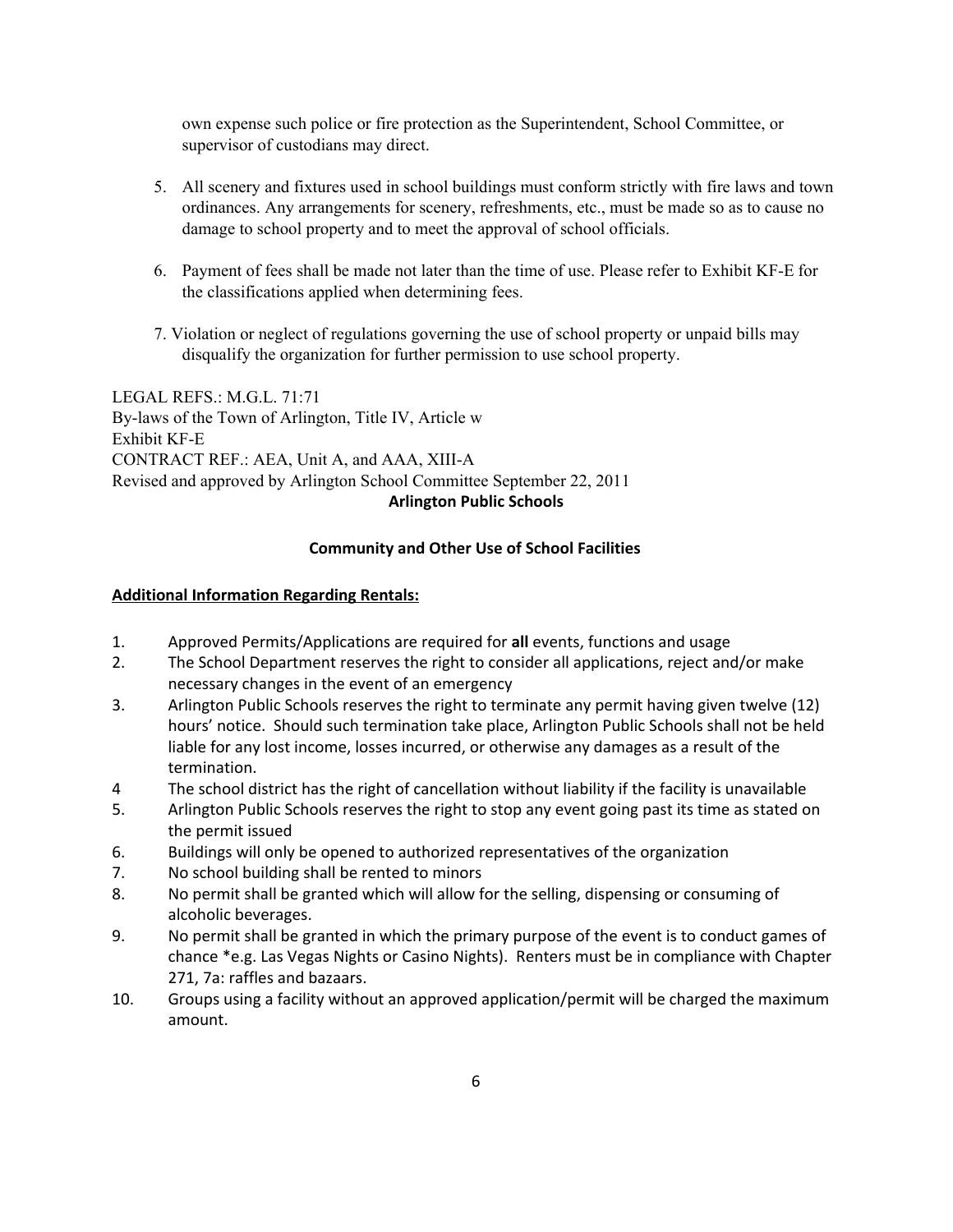- 11. Renting organizations are responsible for proper use of facilities, supervision of activities, payment of damages, payment of police and fire protection, when required, and are responsible for any and all permits which are necessary for holding the event.
- 12. It is the obligation of the renter to provide appropriate levels of supervision of adults and minors for all events and programs.
- 13. Adequate and responsible adult (ages 21+) supervision shall be provided at all activities involving youth, and said supervision must be present throughout the program. Entry into the facility will not be permitted until the responsible supervision is present, and at the conclusion, the supervisor must remain until the last youth has safely left school property.
- 14. If school is closed due to a Snow Day or other weather-related event, all activities and programs will be cancelled and rescheduled.
- 15. Employees are not allowed to "donate" time to the renting organization in order to circumvent this policy.
- 16. Open flames/smoke/grills are not permitted in any school location without a permit/authorization from the Arlington Fire Department. Use of matches, candles, incense, and pyrotechnics are strictly prohibited.

#### **Building Rental Hours (Public Use of Facilities):**

| AHS Gyms: | After 8:00 P.M. – weekdays              | AHS Auditorium: After 6:00 P.M. weekdays |
|-----------|-----------------------------------------|------------------------------------------|
|           | Ottoson Middle School Gym & Auditorium: | After 6:30 P.M. weekdays                 |

Elementary Schools – After 6:30 PM - weekdays

Bishop Brackett Dallin Hardy Peirce Stratton Thompson

Any further details regarding use of school building and schedules, please call Facilities Rental Coordinator, 781-316-3518.

#### **Rental Restrictions:**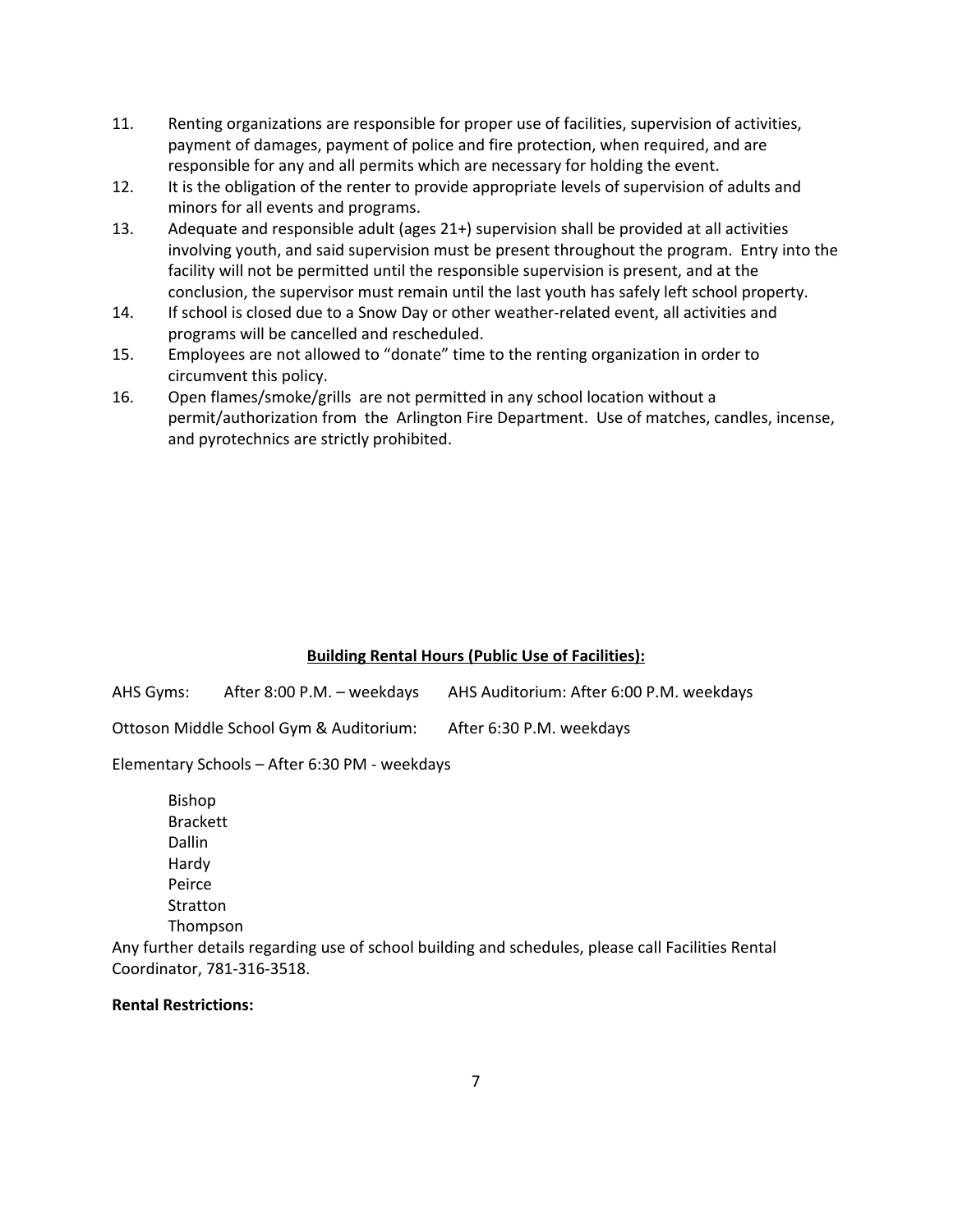- \* School facilities are not available for rental during the regularly scheduled school day
- \* School facilities are not available for rental as back up rain sites for public rentals
- \* **Summer requests are rarely granted so that all schools can be cleaned and repaired for fall use. Exceptions are provided for Community Education Programs, Teacher Training, Workshops and/or meetings; and Parks and Recreation Programs or other programs approved by the Superintendent of Schools**

NOTE: The Superintendent of Schools may waive the above, if he/she deems the request to be an extraordinary event in the best interest of the schools and community.

Requests for School Department usage on non-school days must be coordinated and arranged through the Facilities Rental Coordinator – 781-316-3518. Please check for available hours during school vacations in December, February, and April.

#### **Room/Parking Capacities**

| <b>Building</b> | <b>Space/Seating/Parking</b>      | Capacity               |  |
|-----------------|-----------------------------------|------------------------|--|
| <b>AHS</b>      | Auditorium                        | 940 seats              |  |
|                 | <b>Auditorium Stage</b>           | 48' x 33'              |  |
|                 | Cafeteria - Seating               | $^{\sim}500$           |  |
|                 | Cafeteria - size                  | 80' x 80'              |  |
|                 | Café - Table capacity - all fixed |                        |  |
|                 | seating                           | $^{\sim}500$           |  |
|                 | Gym seating                       | $~^{\sim}$ 1,000 fixed |  |
|                 | Gym $1@2$                         |                        |  |
|                 | Parking Around school             | $^{\sim}$ 250          |  |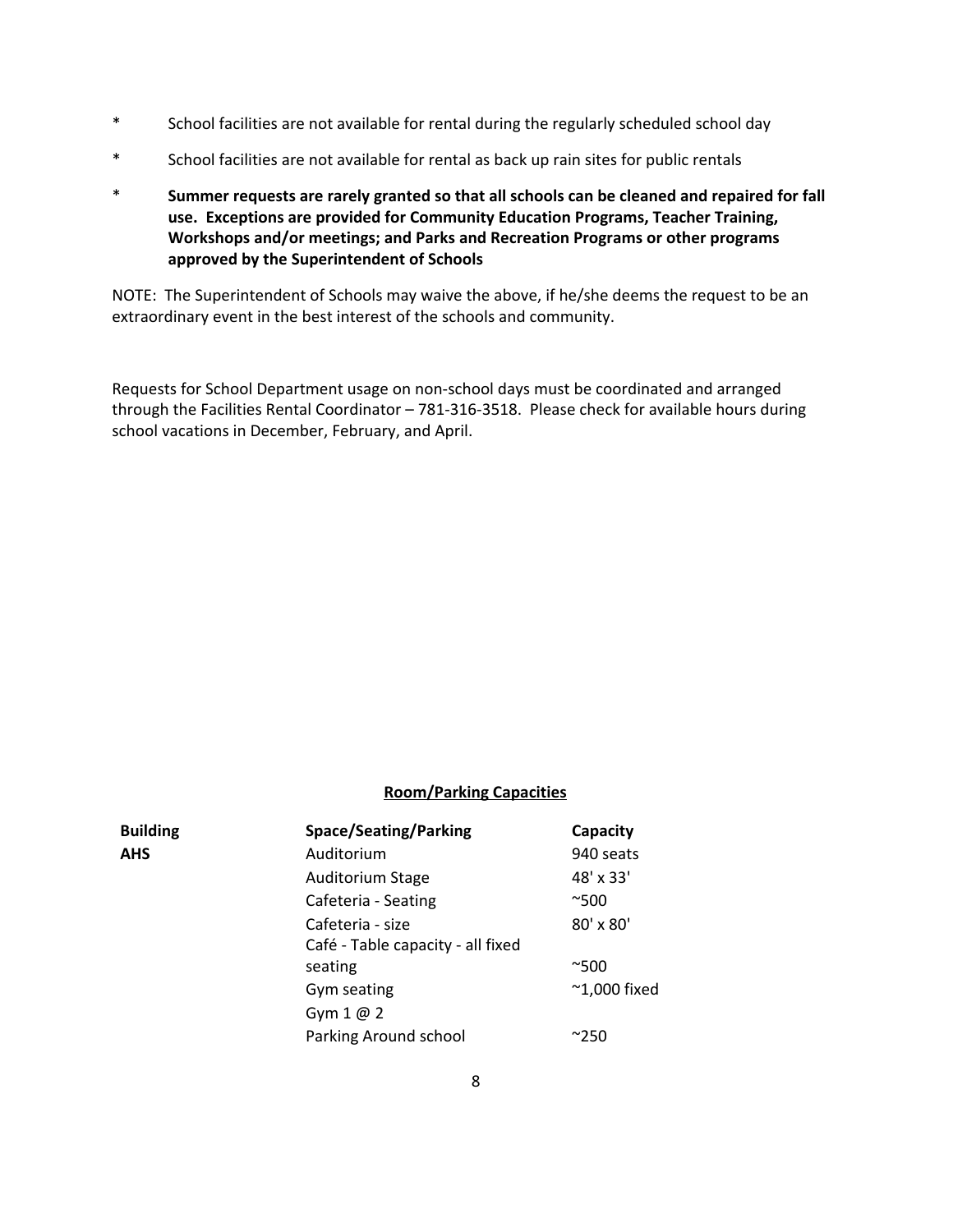|                              | Front                     | ~10                      |
|------------------------------|---------------------------|--------------------------|
|                              | <b>Back</b>               | $^{\sim}$ 150            |
|                              | Pkg at Football Field     | $^{\sim}30$              |
|                              | Parking at Baseball Field | ~140                     |
| <b>Ottoson Middle School</b> | Auditorium                |                          |
|                              | Stage size                |                          |
|                              | Café - Seating            | $^{\sim}300$             |
|                              | <b>Gym Seating</b>        | 225 fixed, 300 chairs    |
|                              | <b>Gym Size</b>           |                          |
|                              | Parking                   | 75 Parking Spots         |
| <b>Bishop School</b>         | Auditorium                | Gym                      |
|                              | Stage size                | $^{\sim}20'$ x 30'       |
|                              | Café - Seating            | 175                      |
|                              | <b>Gym Seating</b>        | No fixed, 300 chairs     |
|                              | Gym Size                  |                          |
|                              | Parking                   | 25 Parking Spots         |
| <b>Brackett School</b>       | Auditorium                | Gym                      |
|                              | Stage size                | In Café, used as storage |
|                              | Café - Seating            | 115                      |
|                              | <b>Gym Seating</b>        | 125                      |
|                              | <b>Gym Size</b>           |                          |
|                              | Parking                   | 42 Parking Spots         |
| <b>Dallin School</b>         | Auditorium                | in Café                  |
|                              | Stage size                | 20' x 20'                |
|                              | Café - Seating            | 175                      |
|                              | <b>Gym Seating</b>        | No fixed, 350 chairs     |
|                              | <b>Gym Size</b>           |                          |
|                              | Parking                   | 38                       |
| <b>Hardy School</b>          | Auditorium                | Gym                      |
|                              | Stage size                | 20' x 20'                |
|                              | Café - Seating            | $^{\sim}$ 150            |
|                              | <b>Gym Seating</b>        | 50 fixed, 300 chairs     |
|                              | <b>Gym Size</b>           |                          |
|                              | Parking                   | 35 Parking Spots         |
| <b>Peirce School</b>         | Auditorium                | In Cafe                  |
|                              | Stage size                | 20' x 20'                |
|                              | Café - Seating            | 140 fixed                |
|                              | <b>Gym Seating</b>        | No bleachers, 300 chairs |
|                              |                           |                          |

**Peirce School** Gym Size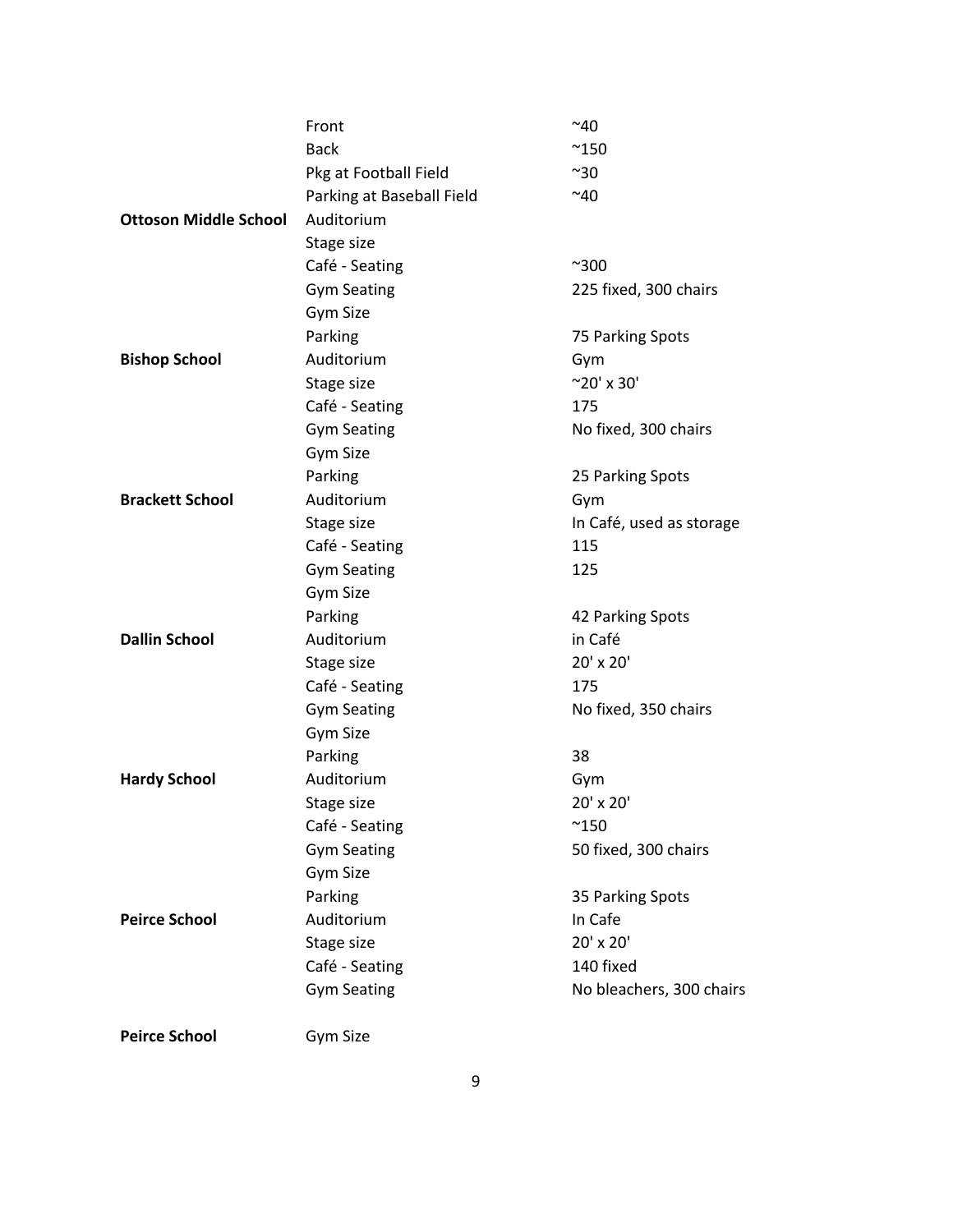|                        | Parking            | 25 Parking Spots         |
|------------------------|--------------------|--------------------------|
| <b>Stratton School</b> | Auditorium         | In Café                  |
|                        | Stage size         | 45' x 25'                |
|                        | Café - Seating     | 180 fixed                |
|                        | <b>Gym Seating</b> | No Bleachers, 200 chairs |
|                        | Gym Size           |                          |
|                        | Parking            | 40 Parking Spots         |
| <b>Thompson School</b> | Auditorium         | Gym                      |
|                        | Stage size         | 40' x 50'                |
|                        | Café - Seating     | 160                      |
|                        | <b>Gym Seating</b> | No Bleachers, 300 Chairs |
|                        | Gym Size           |                          |
|                        | Parking            | $^{\sim}40$              |

#### **PERMIT APPROVAL PROCESS**

1. **Applications for permits** must be filed through the Facilities Rental Coordinator, in the Payroll Office. An approved Permit, issued by the rental coordinator, **is required for all rentalevents, functions and usage regardless of whether a fee applies.** An approved "Application for Use of School Facilities" form is a requirement for consideration of a permit request. No permits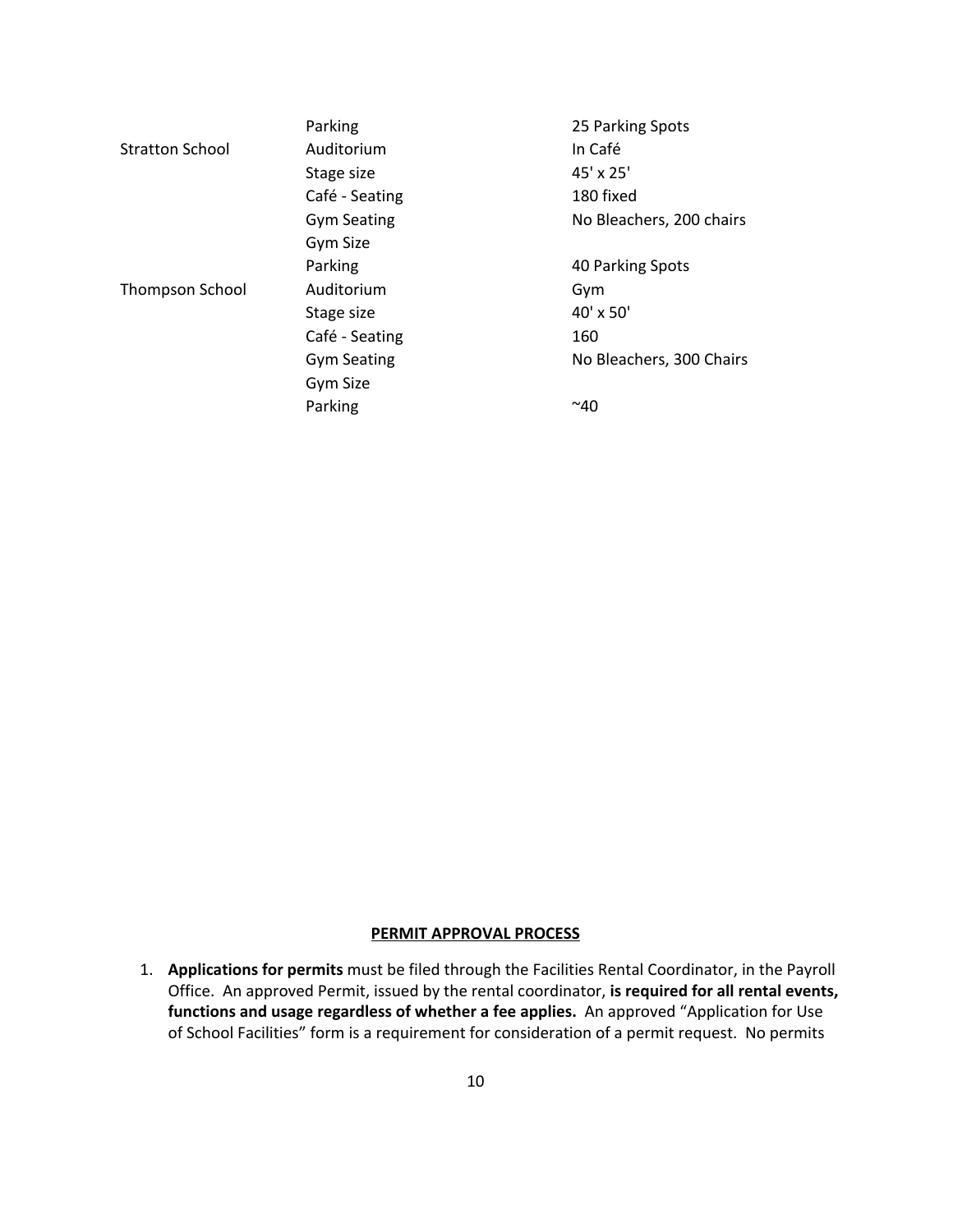will be issued to a person under the age of 21. A copy of the permit shall be held by the representative of the group during the rental period and shall be shown to the custodial staff when requested. Permits will be distributed to renters, and groups will be invoiced as soon as possible (where appropriate).

- 2. **LiabilityInsurance Requirements**: All renters, except school and town departments insured under the Town's liability insurance policies, shall purchase and obtain commercial general liability insurance with a minimum of \$1,000,000 limit per incident (\$3,000,000 general aggregate). The Town of Arlington shall be named as additional insured and shall also be identified as the certificate holder. Insurance shall be specific to the requested rental, including listing of school building and shall be valid for the rental period. All renters shall provide update certificates as necessary. The Superintendent or his/her designee, may, in consultation with legal counsel and/or the Town's insurance agent, reduce or waive the minimum coverage limits according to the level of risk assigned to the activity.
- 3. Once the application is received, it will be reviewed for completeness. If any information is incomplete, the applicant will be contacted. Please note that incomplete applications will delay processing.
- 4. A security deposit of \$1,000 may be required for school rentals. Amount will be deducted from school facility usage invoice unless damage occurs during the rental. Users are responsible to pay for all damages incurred while using the school facilities.
- 5. Billing for the event will occur as soon as possible following the rental and is payable within 30 days from the date of invoice.

#### **ARLINGTON PUBLIC SCHOOLS**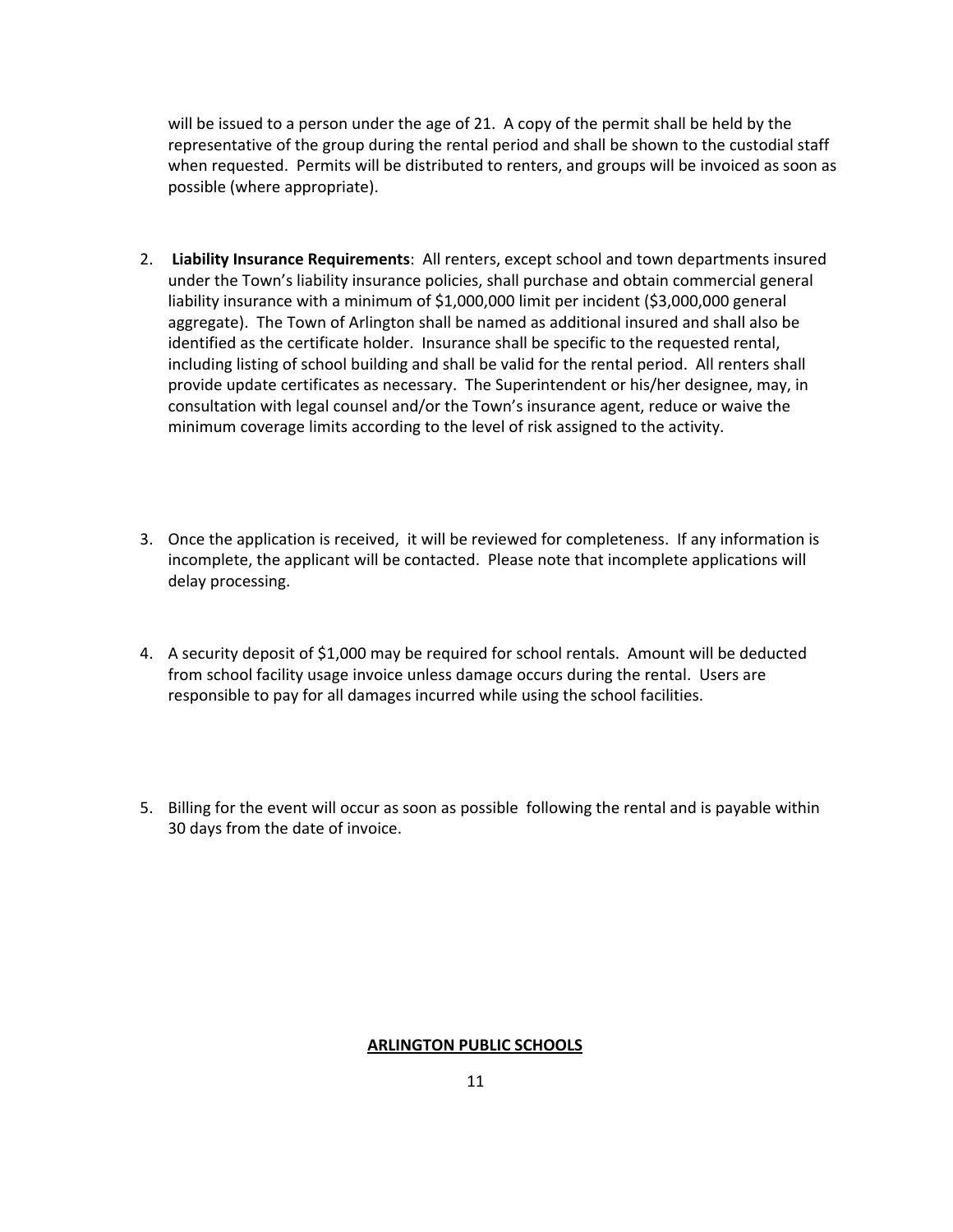#### **RENTAL FEE SCHEDULE**

Fees for use of facilities are established by the Arlington School Committee. Fees will be assessed based on the groups as defined in the Rental Policy (page 3 of this manual)

Please note that all rentals shall be made and billed in three hour increments. Minimum rental period is three hours.

Custodial rates are in addition to rental rates for facilities. Custodial rates are in accordance with the custodial contract.

| Site                                           | Rate - for three (3) hour block of time             |
|------------------------------------------------|-----------------------------------------------------|
| High School - Blue Gym                         | \$150.00                                            |
| High School - Red Gym                          | \$200.00                                            |
| High School - Classroom                        | \$50.00                                             |
| High School - Cafeteria                        | \$200.00                                            |
| High School - Old Hall                         | \$200.00                                            |
| High School - Lowe Auditorium                  | \$500.00                                            |
| HS - Lowe Auditorium - Rehearsal               | \$250.00                                            |
| HS - Lowe Auditorium - Stage Lighting          | \$150.00                                            |
| All locations - Additional Technical Needs     | To be Determined                                    |
| Ottoson – Lower Gym                            | \$150.00                                            |
| Ottoson - Old Gym                              | \$200.00                                            |
| Ottoson - Cafetorium                           | \$300.00                                            |
| Ottoson - Classroom                            | \$50.00                                             |
| <b>Elementary Classroom</b>                    | \$50.00                                             |
| Elementary – Gym                               | \$100.00                                            |
| Elementary - Cafeteria                         | \$100.00                                            |
| **Energy/Administrative Fees - \$5.00 Per Hour | Daily Rate - \$20 flat fee -4 hour usage; \$40 flat |
|                                                | fee-8 hour usage                                    |
| PERSONNEL:                                     |                                                     |
| Custodial                                      | \$45/Hr.*<br>\$60/Hr.*-Sundays                      |
| <b>Food Personnel</b>                          | \$30/Hr.*                                           |

\*Estimated rates – actual rates are in accordance with the custodial and food personnel contracts. Sundays and holidays – applicable rates apply

ALL FEES AND CUSTODIAL REQUIRE A THREE (3) HOUR MINIMUM – Portions of hours will be rounded to the next full hour for billing purposes

\*\*When school facilities are used, additional expenses including heating, lighting, administrative and other operating expenses are incurred. Therefore, energy/administrative fees are charged to cover additional costs.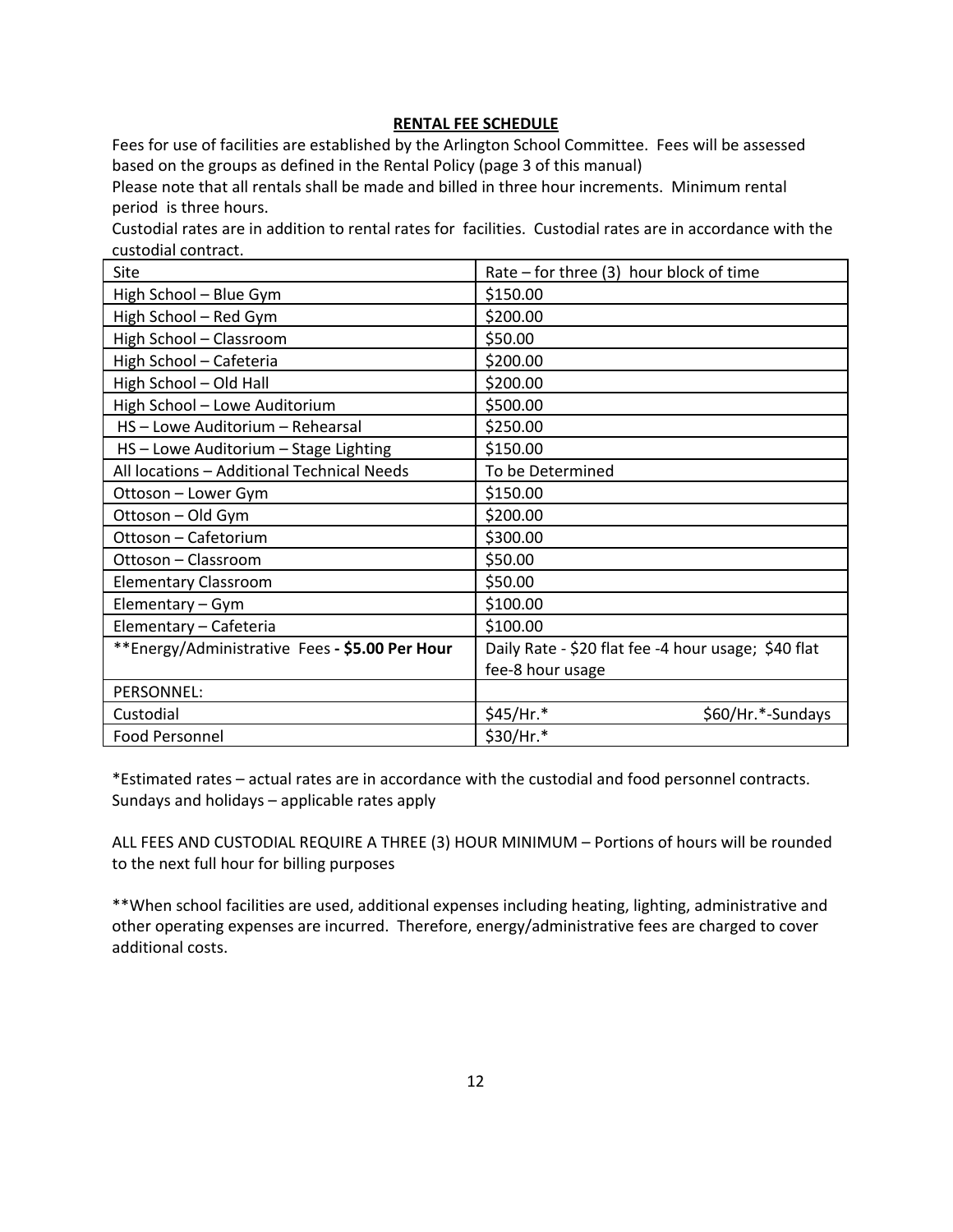## **SUPPORT SERVICES**

## **Arlington High School – Technology Assistance - Auditorium**:

A member of the high school technology staff, assigned by the building principal, will be hired for all functions requesting usage of the light board and/or sound systems in the High School Auditorium. Billable hours will include any time before or after the rental for setup and close out procedures.

## **Custodial:**

- 1. School custodian(s) must be on duty at all times when buildings are in use. Custodians shall not be asked to grant special privileges which are not specifically designated on the permit.
- 2. Under no circumstances shall a custodian, either on regular duty or assigned for a specific program, be responsible for supervision of participants before, during or after an activity.
- 3. The responsibility of a regularly scheduled custodian will be to open and close the facility and insure that policies and procedures are followed at all times.
- 4. For events that require the services of a custodian, the number of custodians assigned shall be determined from the information provided by the organization on the application form. If there are any questions regarding the number of custodians assigned , the decision will be made by the Superintendent of Maintenance and Custodial.

## **Specific Requirements:**

## **All facilities:**

1. Rental Groups should not move equipment, tables, desks, art work, and any other materials from rental areas. Custodians should be notified when removal of materials is required. If rental groups move materials and materials are damaged in the process, the rental group **will be responsible for any/all damages.** 

## **Gymnasiums:**

- 1. Hardball sports are not permitted in gymnasiums
- 2. Appropriate athletic footwear is required on gymnasium floors.

## **Auditoriums:**

- 1. No decorations consisting of loose materials (confetti, streamers, etc.) may be used in the auditoriums. All other decorations must be approved prior to use.
- 2. Usage of school equipment located in the auditorium must be requested and approved when completing the Application for Use of School Facilities.
- 3. Organizations requesting to bring their own equipment into the buildings must make arrangements through the Rental Coordinator during the initial application. Equipment brought into schools must be removed immediately after the event. Arlington Public Schools are not responsible for any property left on premises, either after the completion of an event or during the period of an extended rental of the facilities.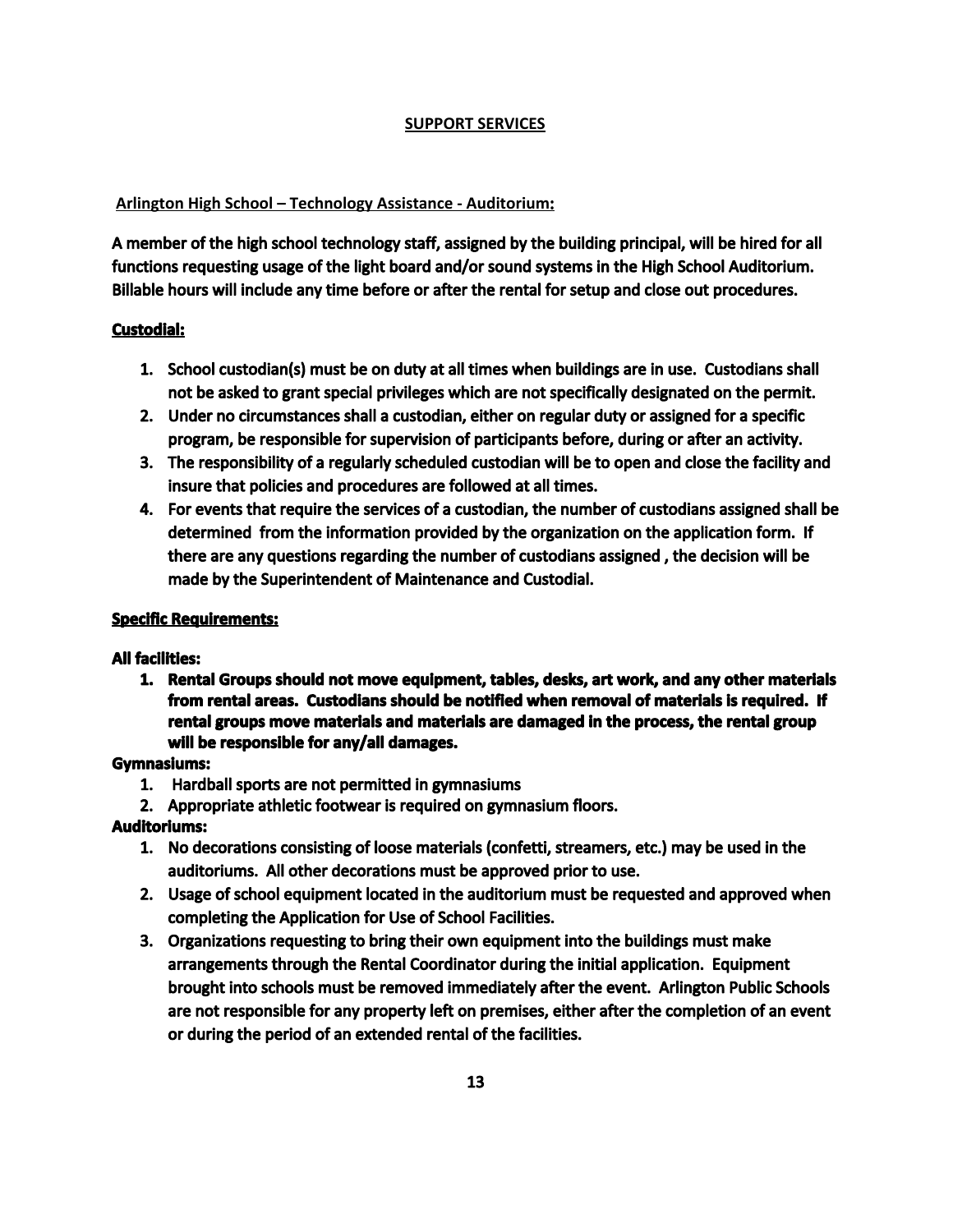4. If maintenance staff personnel are required during rental period, additional fees apply.

## **Classrooms:**

- 1. Renters are not allowed to rearrange classroom space for their usage. Only authorized Arlington Public School custodial staff will move classroom materials, desks, chairs, etc. to a safe location within the rooms being rented.
- 2. Renter will assign a member of their staff or volunteer to provide supervision of classroom areas while children are in the room to insure that furniture and materials that have been moved to a secure area are not disturbed. Failure to assign coverage for classroom areas or any destruction of classroom materials will result in denial of any future rental requests.

## **Other Rules & Regulations:**

#### **Food and Beverages:**

- 1. Beverages and/or food are not allowed in our auditorium or gymnasiums at any time. Water is allowed in gyms and in the auditorium spaces. It is the renter's responsibility to insure that this regulation is enforced. Any additional costs incurred by the Arlington Public Schools due to violations to this regulation will be billed to the renter. Failure to assign appropriate coverage to insure enforcement of this regulation will result in denial of any future rental requests.
- 2. Beverages and/or food will not be sold or served on school premises unless permission is granted for specific areas to serve or sell and for consumption. All Board of Health regulations and permits, rules apply and must be adhered to at all times.

#### **Accidents and Damage to Building Spaces and/or Equipment:**

- 1. Decorations, posters, etc. will not be affixed to any part of a building unless specific approval is authorized on the permit. If approved, said decorations must be affixed as to not cause permanent damage to the building.
- **2.** The permit holder is responsible for the cost of repairs or replacements needed for damage occurring during his/her use including damage resulting from authorized or unauthorized usage of Arlington Public School equipment. Failure to pay will lead to denial of future permits for that individual or organization**.**
- 3. All incident reports relating to the condition of the classrooms or rented spaces after a rental will be forwarded to the facilities rental coordinator.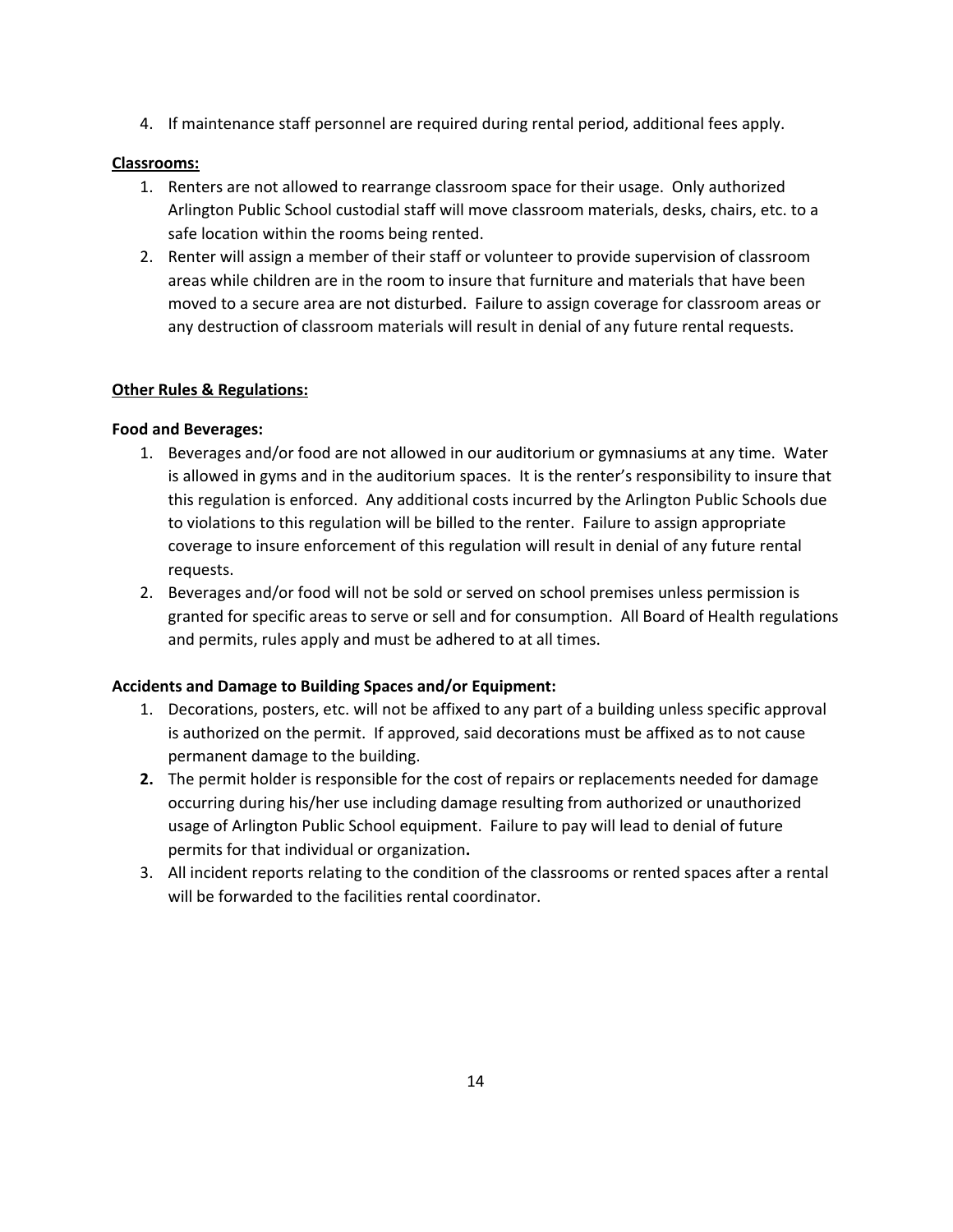#### **HAZING**

1. Section 19 of Chapter 269 of the MGL requires that school districts provide any/all groups or organizations which use its schools or property with a copy of the law. It is renters' responsibility to distribute the law **to each member of the organization and to collect acknowledgements of the receipt of the law.**

#### **Section 17. Hazing: Organizing or participating: Hazing Defined**

Whoever is a principal organizer or participant in the crime of hazing, as defined herein, shall be punished by a fine of nor more than three thousand dollars or by imprisonment in a house of correction for not more than one year, or both such fine and imprisonment.

The term "hazing" as used in this section and in sections eighteen and nineteen shall mean any conduct or method of initiation into any student organization, whether on public or private property, which wilfully or recklessly endangers the physical or mental health of any student or other person. Such conduct shall include whipping, beating, branding, forced calisthenics, exposure to the weather, forced consumption of any food, liquor, beverage, drug or other substance or any other brutal treatment or forced physical activity which is likely to adversely affect the physical health or safety of any such student or other person, or which subjects such student or other person to extreme mental stress, including extended deprivation of sleep or rest or extended isolation.

Notwithstanding any other provisions of this section to the contrary, consent shall not be available as a defense to any prosecution under this action.

#### **Section 18. – Failure to Report Hazing**

Whoever knows that another person is the victim of hazing as defined in section seventeen and is at the scene of such crime shall, to the extent that such person can do so without danger or peril to himself or others, report such crime to an appropriate law enforcement official as soon as reasonably practicable. Whoever fails to report such crime shall be punished by a fine of not more than one thousand dollars.

#### **Section 19. Copy of Sections 17-19: Issuance to students and student groups, teams and organizations**

Each institution of secondary education and each public and private institution of post-secondary education shall issue to every student group, student team or student organization which is part of such institution or is recognized by the institution or permitted by the institution to use its name or facilities or is known by the institution to exist as an unaffiliated student group, student team or student organization, a copy of this section and sections seventeen and eighteen; provided, however, that an institution's compliance with this section's requirements that an institution issue copies of this section and sections seventeen and eighteen to unaffiliated student groups, teams or organizations shall not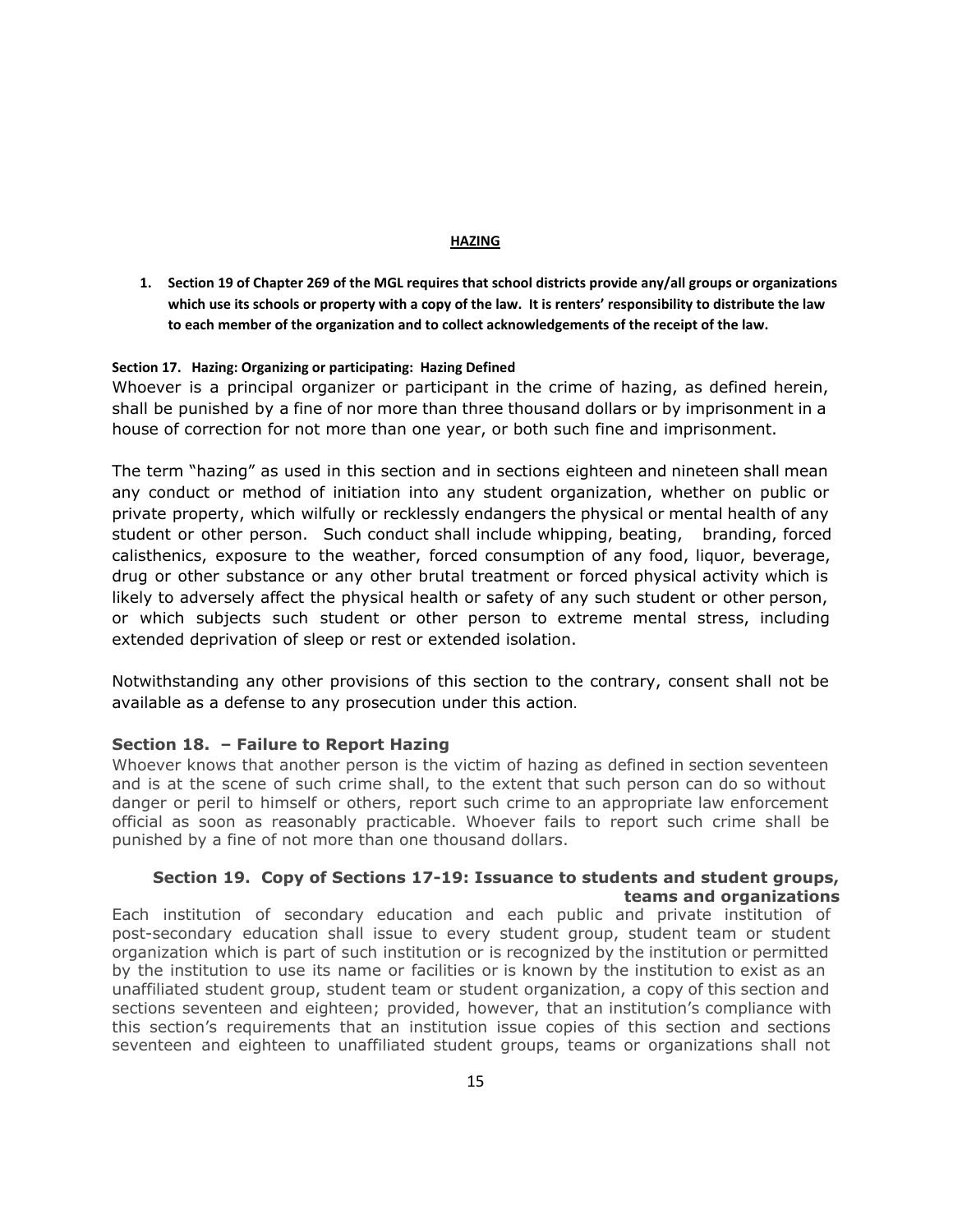constitute evidence of the institution's recognition or endorsement of said unaffiliated student groups, teams or organizations.

#### **Section 19. Copy of Sections 17-19: Issuance to students and student groups, teams and organizations (CONTINUED)**

Each such group, team or organization shall distribute a copy of this section and sections seventeen and eighteen to each of its members, plebes, pledges or applicants for membership. It shall be the duty of each such group, team or organization, acting through its designated officer, to deliver annually, to the institution an attested acknowledgement stating that such group, team or organization has received a copy of this section and said sections seventeen and eighteen, that each of its members, plebes, pledges, or applicants has received a copy of sections seventeen and eighteen, and that such group, team or organization understands and agrees to comply with the provisions of this section and sections seventeen and eighteen.

Each institution of secondary education and each public or private institution of post-secondary education shall, at least annually, before or at the start of enrollment, deliver to each person who enrolls as a full time student in such institution a copy of this section and sections seventeen and eighteen.

Each institution of secondary education and each public or private institution of post-secondary education shall file, at least annually, a report with the board of higher education and in the case of secondary institutions, the board of education, certifying that such institution has complied with its responsibility to inform student groups, teams or organizations and to notify each full time student enrolled by it of the provisions of this section and sections seventeen and eighteen and also certifying that said institution has adopted a disciplinary policy with regard to the organizers and participants of hazing, and that such policy has been set forth with appropriate emphasis in the student handbook or similar means of communicating the institution's policies to its students. The board of higher education and, in the case of secondary institutions, the board of education shall promulgate regulations governing the content and frequency of such reports, and shall forthwith report to the attorney general any such institution which fails to make such report.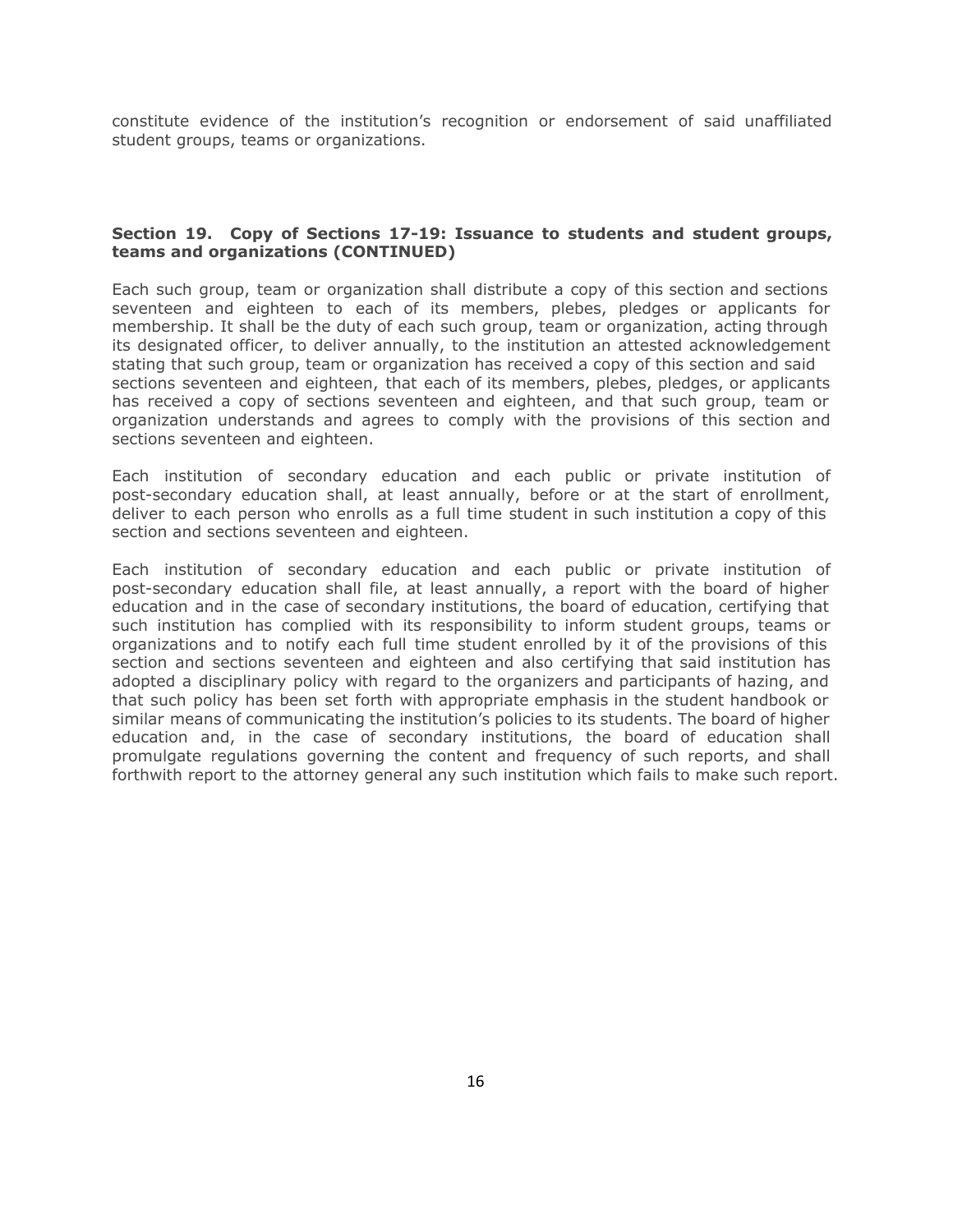#### **CONTACT INFORMATION**

Should there be any question relative to the rental of facilities and the issue of appropriate permits, insurance, or other specifics, please contact the Facilities Rental Coordinator at 781-316-3518

If your rental requires additional permits and/or details; i.e., Police, Fire, Board of Health, etc., please contact the appropriate office listed below:

| <b>Facilities Rental Coordinator</b>             | 781-316-3518 |
|--------------------------------------------------|--------------|
| Arlington Board of Health                        | 781-316-3170 |
| Arlington Fire Department                        | 781-316-3800 |
| Arlington Police Department                      | 781-316-3906 |
| CFO - Business Office - Arlington Public Schools | 781-316-3511 |
| Superintendent of Schools                        | 781-316-3501 |